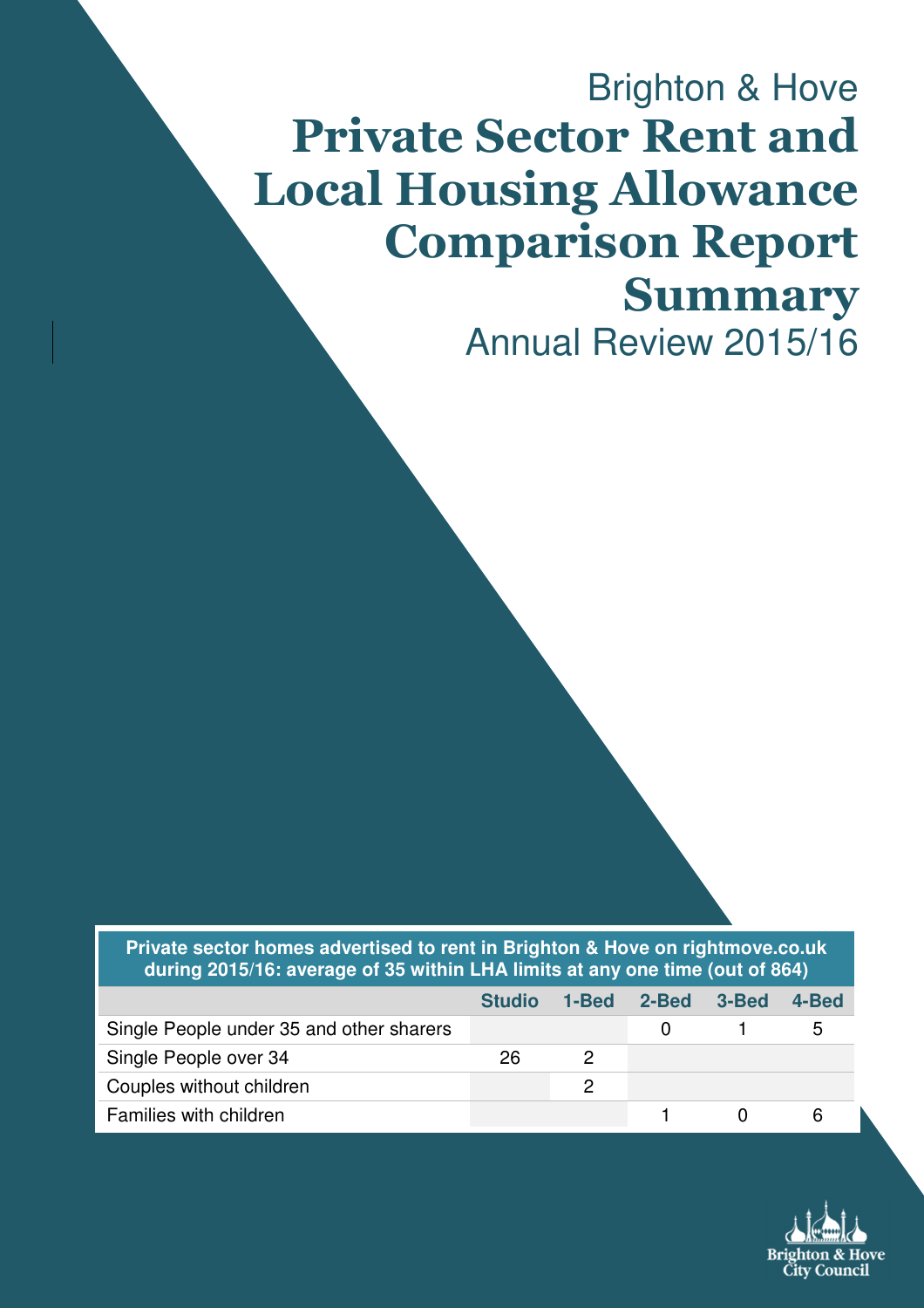## Monthly snapshot of properties advertised in the City

#### **Single people over 34: Studio properties**

The chart shows the number of studio properties counted in the monthly snapshots that were within the 1-bed LHA limit during 2015/16.

The snapshot in April 2015 counted 47 (59% of 80) studios within the LHA limit but this figure decreased to 8 (32% of 25) in October. Although the number increased in the following monthly counts it still remained below the number within the LHA limit counted in April.

The chart shows the shortfall between the average advertised cost and the LHA limit for the studio properties counted in the monthly snapshots from April 2015 to March 2016.

In 7 out of the 12 months, the average advertised cost of studios counted in the monthly snapshots was above the 1-bed LHA limit. This is an increase when compared to previous years.

#### **Couples without children: 1-Bed properties**

The chart shows the number of 1-bed properties counted in the monthly snapshots that were within the 1-bed LHA limit during 2015/16.

At 6 (3% of 184), the snapshot in July counted the highest number of 1-beds within the LHA limit for the year but in other monthly snapshot counts the number of 1-beds within the LHA limit was never above 5.

The chart shows the shortfall between the average advertised cost and the LHA limit for the 1-bed properties counted in the monthly snapshots from April 2015 to March 2016.

Throughout the year the average advertised cost was above the 1-bed LHA limit with shortfalls ranging from £228 in December to £293 in March.



Brighton & Hove Average monthly rent shortfall: Studio





Brighton & Hove Average monthly rent shortfall: 1-bed

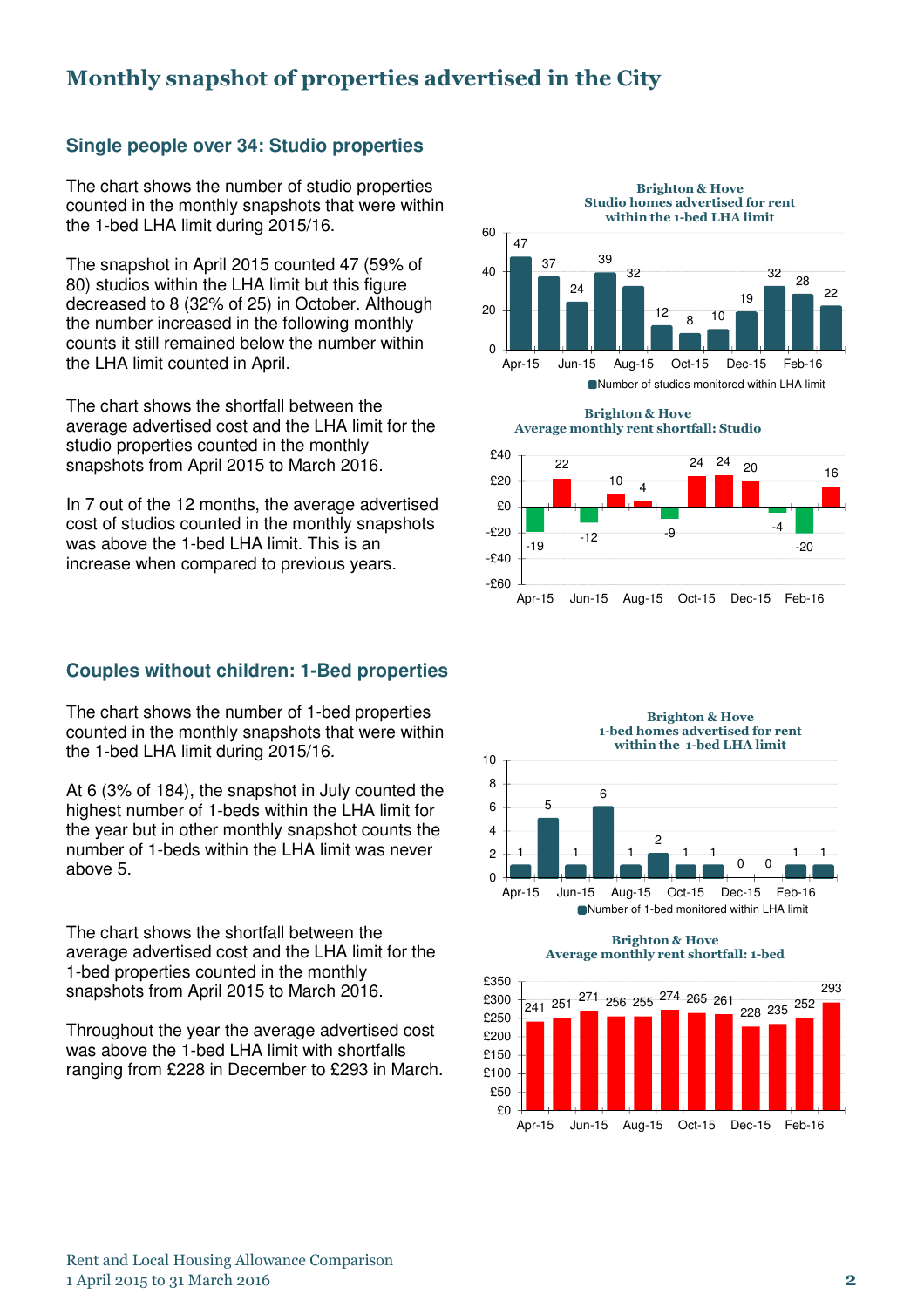#### **Families with Children: 3-Bed properties**

The chart shows the number of 3-bed properties counted in the monthly snapshots that were within the 3-bed LHA limit during 2015/16.

In the months of June, July and February there was 1 property within the 3-bed LHA limit but in all the other months there were none.

The chart shows the shortfall between the average advertised cost and the LHA limit for the 3-bed properties counted in the monthly snapshots from April 2015 to March 2016.

Throughout the year the average advertised cost was above the 3-bed LHA limit with shortfalls ranging from £541 in June to £655 in the following month of August.



 $$0$ £200 Apr-15 Jun-15 Aug-15 Oct-15 Dec-15 Feb-16

#### **Single People under 35 and Others Sharing: 4-Bed properties**

The chart shows the number of 4-bed properties counted in the monthly snapshots that were within the LHA limit for 4 people sharing during 2015/16.

The number of 4-beds counted in the monthly snapshots that were within the LHA limit ranged from a high of 8 in the months of June and December to just 1 in the month of September

The chart shows the shortfall between the average advertised cost and the LHA limit for 4 people sharing the 4-bed properties counted in the monthly snapshots from April 2015 to March 2016.

Throughout the year the average advertised cost was above the LHA limit for 4 people sharing with shortfalls ranging from £349 in April to £576 in November

7 6 8 7 4 1 2 6 8 5 2 4  $\Omega$ 2 4 6 8 10 12 Apr-15 Jun-15 Aug-15 Oct-15 Dec-15 Feb-16 Brighton & Hove 4-bed homes advertised for rent within the LHA limit calculated for 4 people sharing

■Number of 4-bed monitored within LHA limit

Brighton & Hove Average monthly rent shortfall: 4-Bed (calculated for 4 people sharing)



Rent and Local Housing Allowance Comparison 1 April 2015 to 31 March 2016 3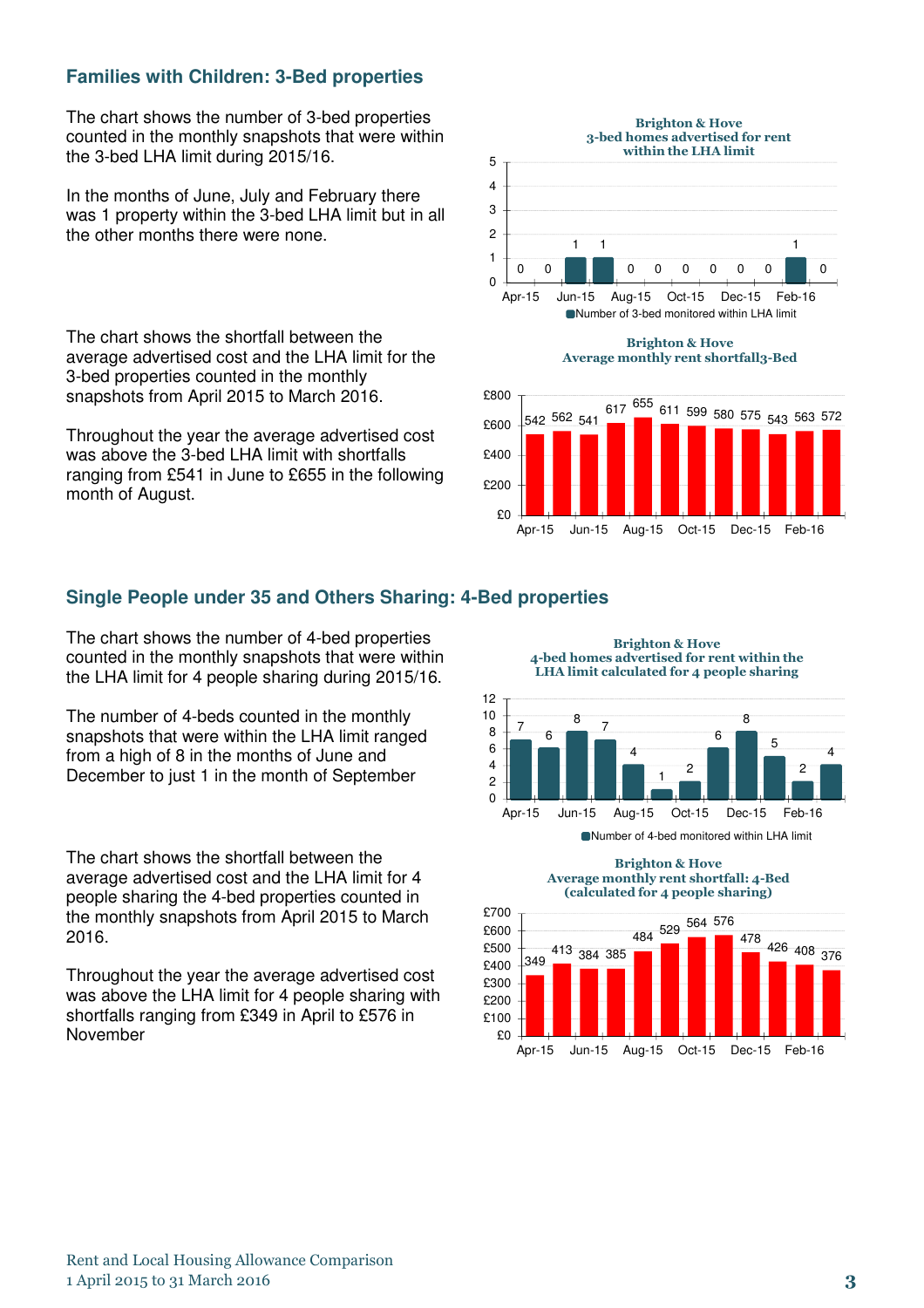## Trends in the private rented sector property market

#### **Number of homes advertised for rent since April 2011 to March 2015**

The chart shows the number of properties counted in the monthly snapshots from April 2011 to March 2016.

Over the years there has been a gradual increase in the number of properties advertised for rent



#### **Number of homes advertised for rent within LHA limits since April 2011 to March 2015**

The chart shows the number of properties counted in the monthly snapshots that were within the relevant LHA limit for the size of property from April 2011 to March 2016

Over the five years there has been a noticeable fall in the number of properties that are affordable to households in receipt of housing benefit



#### **Percentage of homes advertised for rent within LHA limits since April 2011 to March 2015**

The chart shows the percentage of properties counted in the monthly snapshots that were within the relevant LHA limit for the size of property from April 2011 to March 2016

Again, it shows the noticeable fall in the number of properties that fall within the LHA rates; from 16% of properties falling within the rates in April 2011 to 3% in March 2016.



#### **Percentage of homes advertised for rent as student lets since April 2012 to March 2016**

The chart shows the percentage of 4-bed properties advertised as student lets counted in the monthly snapshots from April 2012 to March 2016.

It shows an increase in the percentage of properties let for students over the four years with student lets representing 56% of all 4-beds advertised in April 2012 to 75% in March 2016

 $0%$ 20% 40% 60% 80% Brighton & Hove Percentage of 4-beds advertised as student lets

Apr-12 Apr-13 Apr-14 Apr-15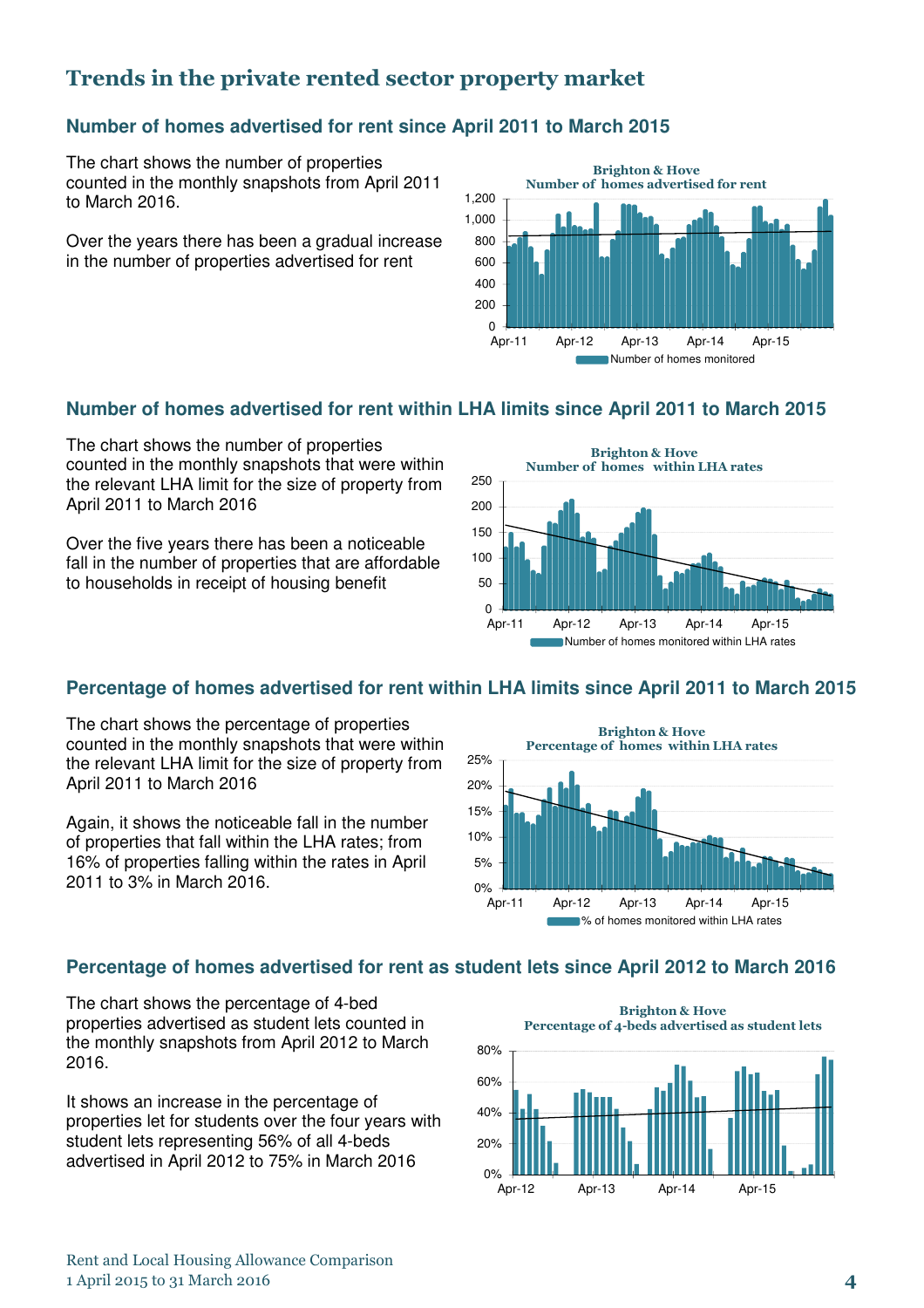## Changes per year since 2011/12

#### **Change in average advertised asking price**

The chart shows the average increase in the monthly rent each year for properties identified in our monthly snapshots since April 2011.

Over the years there has been an annual increase in the average advertised costs to rent across all the different sized properties with 4-bed properties showing the highest increase



#### **Comparison with the Consumers Price Index (CPI) and Retail Price Index (RPI)**

The chart compares the average annual rent inflation to the CPI and RPI indices.

The cost to rent all the different sized properties has increased at a greater rate than the CPI and the RPI indices

**3.5% 4.6% 3.6% 3.0% 3.5% 1.5% 2.2%** 0.0% 1.0% 2.0% 3.0% 4.0% 5.0% Studio 1-bed 2-bed 3-bed 4-bed CPI RPI Brighton & Hove Average annual rent inflation: April 2011 to March 2016

## Monthly Local Housing Allowance Rates (LHA) for Brighton & Hove

|             | <b>Single Household Home</b> |       |       |        | Shared Home <sup>1</sup> |        |        |  |
|-------------|------------------------------|-------|-------|--------|--------------------------|--------|--------|--|
|             | 1-bed                        | 2-bed | 3-bed | 4-bed  | 2-bed                    | 3-bed  | 4-bed  |  |
| $2011/12^2$ | £639                         | £804  | £980  | £1,392 | £681                     | £1.021 | £1,362 |  |
| 2012/13     | £650                         | £800  | £950  | £1.400 | £667                     | £1.001 | £1,335 |  |
| 2013/14     | £650                         | £818  | £950  | £1.400 | £682                     | £1.023 | £1,364 |  |
| 2014/15     | £657                         | £826  | £988  | £1,414 | £688                     | £1,032 | £1,376 |  |
| 2015/16     | £663                         | £834  | £998  | £1.471 | £716                     | £1.074 | £1,432 |  |

## Methodology

This Annual Review brings together data collected on a monthly basis from properties advertised on the Rightmove website from April 2014 to March 2016 (inclusive). The monitoring took the form of monthly snapshots and therefore properties may have been included more than once whilst other properties that were advertised on the weeks that data was not collected will have been missed. The figures in this Annual Review do not always add up due to rounding up or down when working out the averages.

 1 LHA total assumes each bedroom occupied by someone on single room rate

 $2$  As the LHA varied over the year we have taken the average